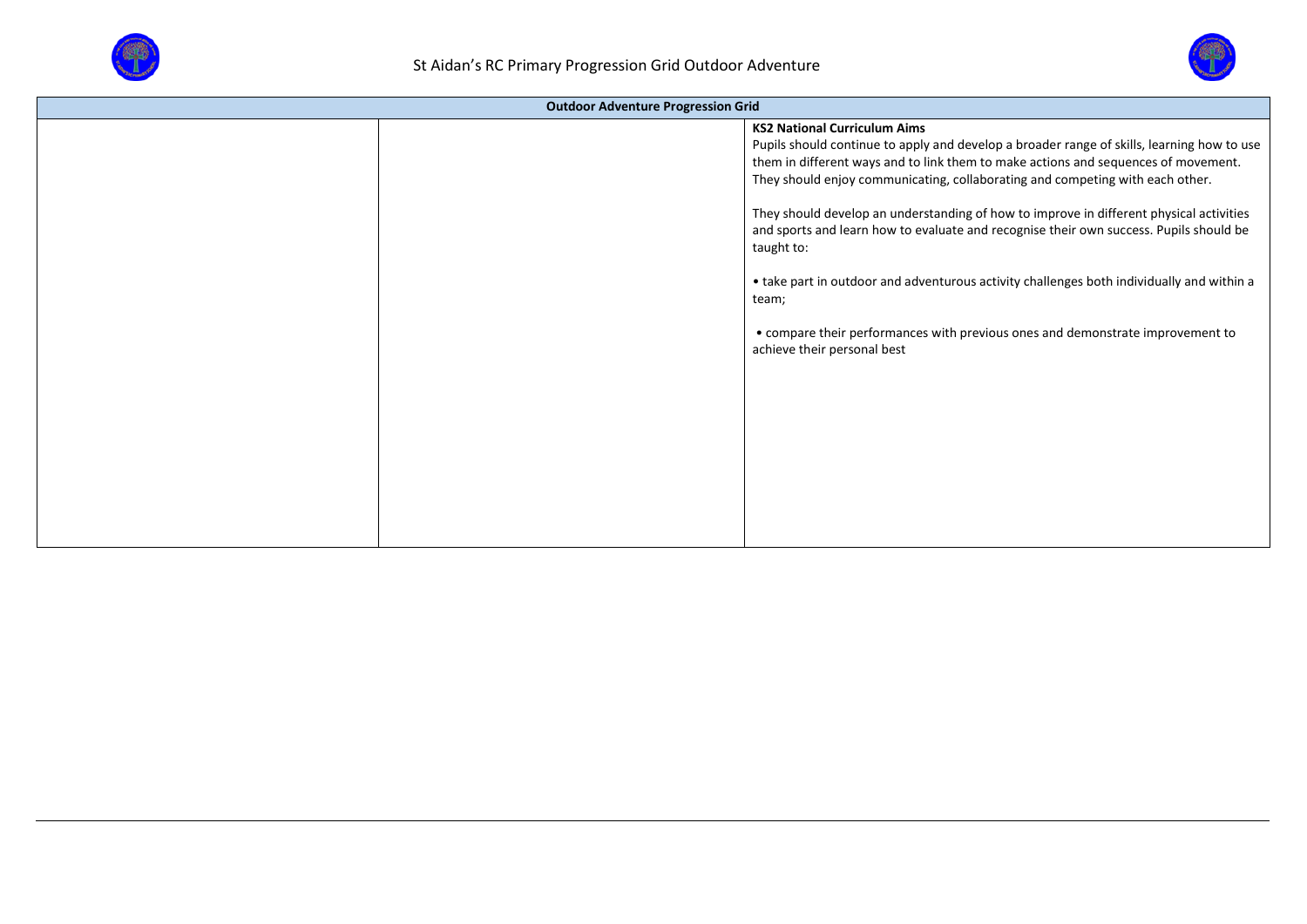



| <b>Reception</b>            | Year 1 | Year <sub>2</sub> | Year 3                                                                | Year 4                                                           | Year 5                                                                           | Year 6                                                                            |  |  |  |
|-----------------------------|--------|-------------------|-----------------------------------------------------------------------|------------------------------------------------------------------|----------------------------------------------------------------------------------|-----------------------------------------------------------------------------------|--|--|--|
| <b>Health &amp; Fitness</b> |        |                   |                                                                       |                                                                  |                                                                                  |                                                                                   |  |  |  |
|                             |        |                   | Recognise and describe the<br>effects of exercise on the body.        | Describe how the body reacts<br>at different times and how this  | Know and understand the<br>reasons for warming up and                            | Understand the importance of warming up<br>and cooling down.                      |  |  |  |
|                             |        |                   | Know the importance of strength<br>and flexibility for physical       | affects performance.<br>Explain why exercise is good             | cooling down.<br>Explain some safety principles                                  | Carry out warm-ups and cool-downs safely<br>and effectively.                      |  |  |  |
|                             |        |                   | activity.<br>Explain why it is important to                           | for your health.<br>Know some reasons for                        | when preparing for and during<br>exercise                                        | Understand why exercise is good for<br>health, fitness and wellbeing.             |  |  |  |
|                             |        |                   | warm up and cool down                                                 | warming up and cooling down                                      |                                                                                  | Know ways they can become healthier                                               |  |  |  |
|                             |        |                   | <b>Trails</b>                                                         |                                                                  |                                                                                  |                                                                                   |  |  |  |
|                             |        |                   | Orientate themselves with                                             | Orientate themselves with                                        | Start to orientate themselves                                                    | Orientate themselves with confidence and                                          |  |  |  |
|                             |        |                   | increasing confidence and<br>accuracy around a short trail.           | accuracy around a short trail.                                   | with increasing confidence and<br>accuracy around an                             | accuracy around an orienteering course<br>when under pressure.                    |  |  |  |
|                             |        |                   |                                                                       | Create a short trail for others<br>with a physical challenge.    | orienteering course.                                                             | Design an orienteering course that is clear                                       |  |  |  |
|                             |        |                   |                                                                       | Start to recognise features of                                   | Design an orienteering course<br>that can be followed and                        | to follow and offers challenge to others.                                         |  |  |  |
|                             |        |                   |                                                                       | an orienteering course.                                          | offers some challenge to<br>others.                                              | Use navigation equipment (maps,<br>compasses) to improve the trail.               |  |  |  |
|                             |        |                   |                                                                       |                                                                  | Begin to use navigation<br>equipment to orientate                                |                                                                                   |  |  |  |
|                             |        |                   |                                                                       |                                                                  | around a trail.                                                                  |                                                                                   |  |  |  |
|                             |        |                   | Problem-solving                                                       |                                                                  |                                                                                  |                                                                                   |  |  |  |
|                             |        |                   | Identify and use effective                                            | Communicate clearly with                                         | Use clear communication to                                                       | Use clear communication to effectively                                            |  |  |  |
|                             |        |                   | communication to begin to work                                        | other people in a team, and                                      | effectively complete a                                                           | complete a particular role in a team.                                             |  |  |  |
|                             |        |                   | as a team.                                                            | with other teams.                                                | particular role in a team.                                                       | Compete in orienteering activities both as                                        |  |  |  |
|                             |        |                   | Identify symbols used on a key.                                       | Have experience of a range of<br>roles within a team and begin   | Complete orienteering<br>activities both as part of a                            | part of a team and independently.                                                 |  |  |  |
|                             |        |                   |                                                                       | to identify the key skills<br>required to succeed at each.       | team and independently.                                                          | Use a range of map styles and make an<br>informed decision on the most effective. |  |  |  |
|                             |        |                   |                                                                       |                                                                  | Identify a key on a map and                                                      |                                                                                   |  |  |  |
|                             |        |                   |                                                                       | Associate the meaning of a key<br>in the context of the          | begin to use the information in<br>activities                                    |                                                                                   |  |  |  |
|                             |        |                   |                                                                       | environment.                                                     |                                                                                  |                                                                                   |  |  |  |
|                             |        |                   | <b>Preparation and Organisation</b><br>Begin to choose equipment that |                                                                  |                                                                                  |                                                                                   |  |  |  |
|                             |        |                   | is appropriate for an activity.                                       | Try a range of equipment for<br>creating and completing an       | Choose the best equipment<br>for an outdoor activity.                            | Choose the best equipment for an outdoor<br>activity.                             |  |  |  |
|                             |        |                   |                                                                       | activity.                                                        |                                                                                  |                                                                                   |  |  |  |
|                             |        |                   |                                                                       |                                                                  | Create an outdoor activity that                                                  | Prepare an orienteering course for others                                         |  |  |  |
|                             |        |                   |                                                                       | Make an informed decision on<br>the best equipment to use for    | challenges others.                                                               | to follow.                                                                        |  |  |  |
|                             |        |                   |                                                                       | an activity. Plan and organise a<br>trail that others can follow | Create a simple plan of an<br>activity for others to follow.                     | Identify the quickest route to accurately<br>navigate an orienteering course.     |  |  |  |
|                             |        |                   |                                                                       |                                                                  | Identify the quickest route to<br>accurately navigate an<br>orienteering course. | Manage an orienteering event for others to<br>compete in.                         |  |  |  |